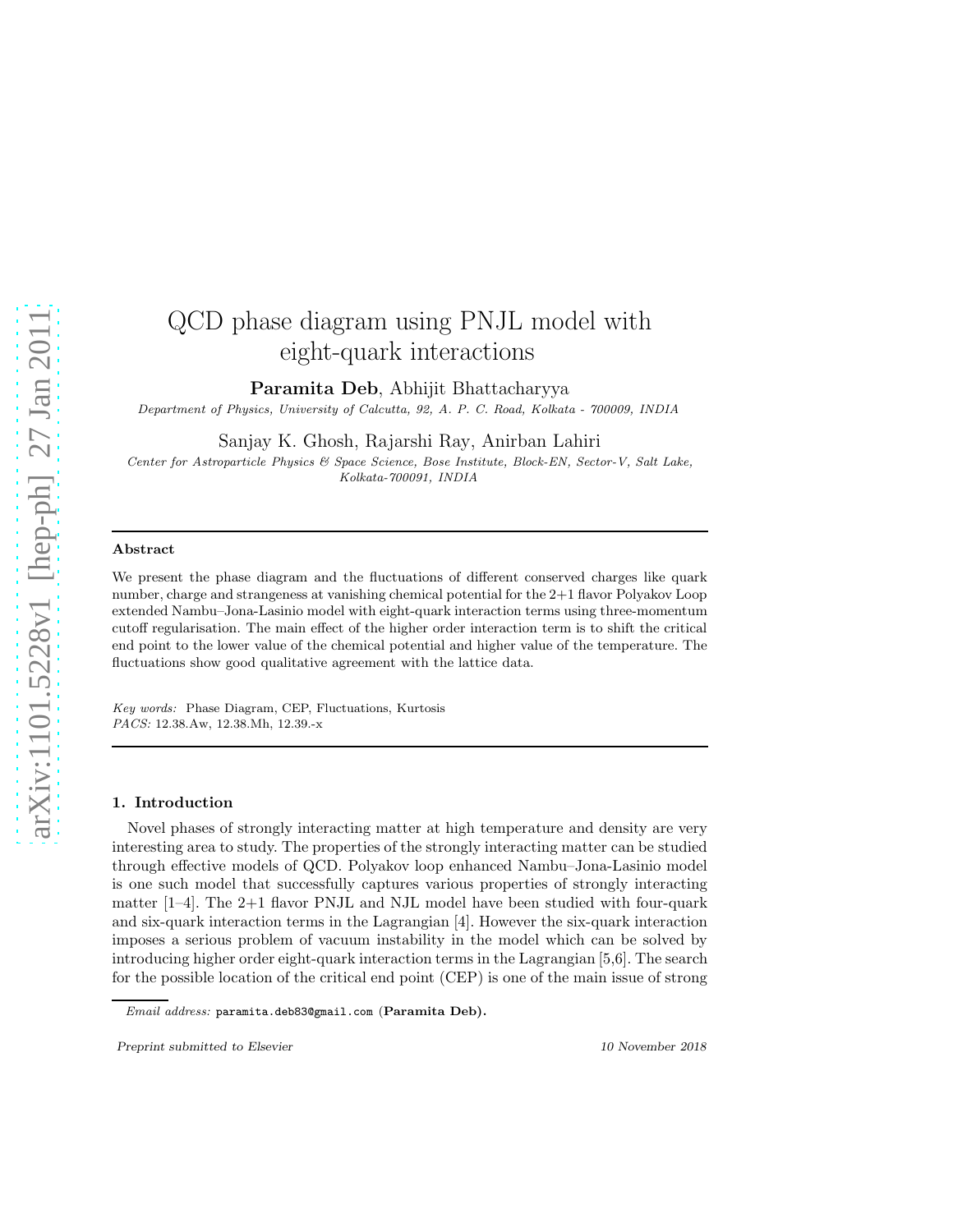

Fig. 1. Phase diagram in  $\mu$  with T for NJL and PNJL mode.

interaction physics. Also, fluctuations and the correlations of conserved charges and their higher order cumulants provide information about the degrees of freedom of strongly interacting matter. The study of diagonal and off-diagonal susceptibilities from the PNJL model can also provide the information about the existence of critical behavior [7,8]. Here we give a detailed analysis of the CEP and the fluctuations of different conserved charges at zero chemical potential.

### 2. Phase diagram

The phase diagram and the location of the critical end point (CEP) are the most important issue of strong interaction physics. CEP is the point which separate the crossover transition from the first order phase transition. Here we study the phase diagram of strongly interacting matter using both NJL and PNJL model. We have used the nomenclature NJL6 and PNJL6 for the six-quark (6q) and NJL8 and PNJL8 for the eightquark (8q) interactions. The details of the model and parameter set may be obtained in ref. [9]. In fig. 1 we have shown the phase diagrams of NJL and PNJL model with 6q and 8q type interactions. The parameter set are taken from [9]. The introduction of the eight-quark interaction terms shift the CEP to lower chemical potential and the higher temperature value. The recent lattice results show that the possible region of CEP should lie in  $\mu_C/T_C \leq 2.5$  [11], which can only be satisfied if the eight-quark interaction is added in the Lagrangian. The values of the CEP for

$$
(NJL6)(\mu_C, T_C)_{(set1)}\text{MeV} = (323, 48.5), (\mu_C, T_C)_{(set2)}\text{MeV} = (325, 40.15),(NJL8)(\mu_C, T_C)_{(set1)}\text{MeV} = (263, 61.2), (\mu_C, T_C)_{(set2)}\text{MeV} = (305, 46.55),(PNJL6)(\mu_C, T_C)_{(set1)}\text{MeV} = (313, 92.85), (\mu_C, T_C)_{(set2)}\text{MeV} = (313, 88.5),(PNJL8)(\mu_C, T_C)_{(set1)}\text{MeV} = (260, 118.5), (\mu_C, T_C)_{(set1)}\text{MeV} = (237, 122.05).
$$
\n(1)

# 3. Correlation of conserved charges and Specific heat

The fluctuations and the correlation of conserved charges are sensitive indicators of the transition from hadronic matter to the quark-gluon phase. The definition of different cumulants may be obtained in ref. [7]. Here we will use the expansion around  $\mu_X = 0$ ,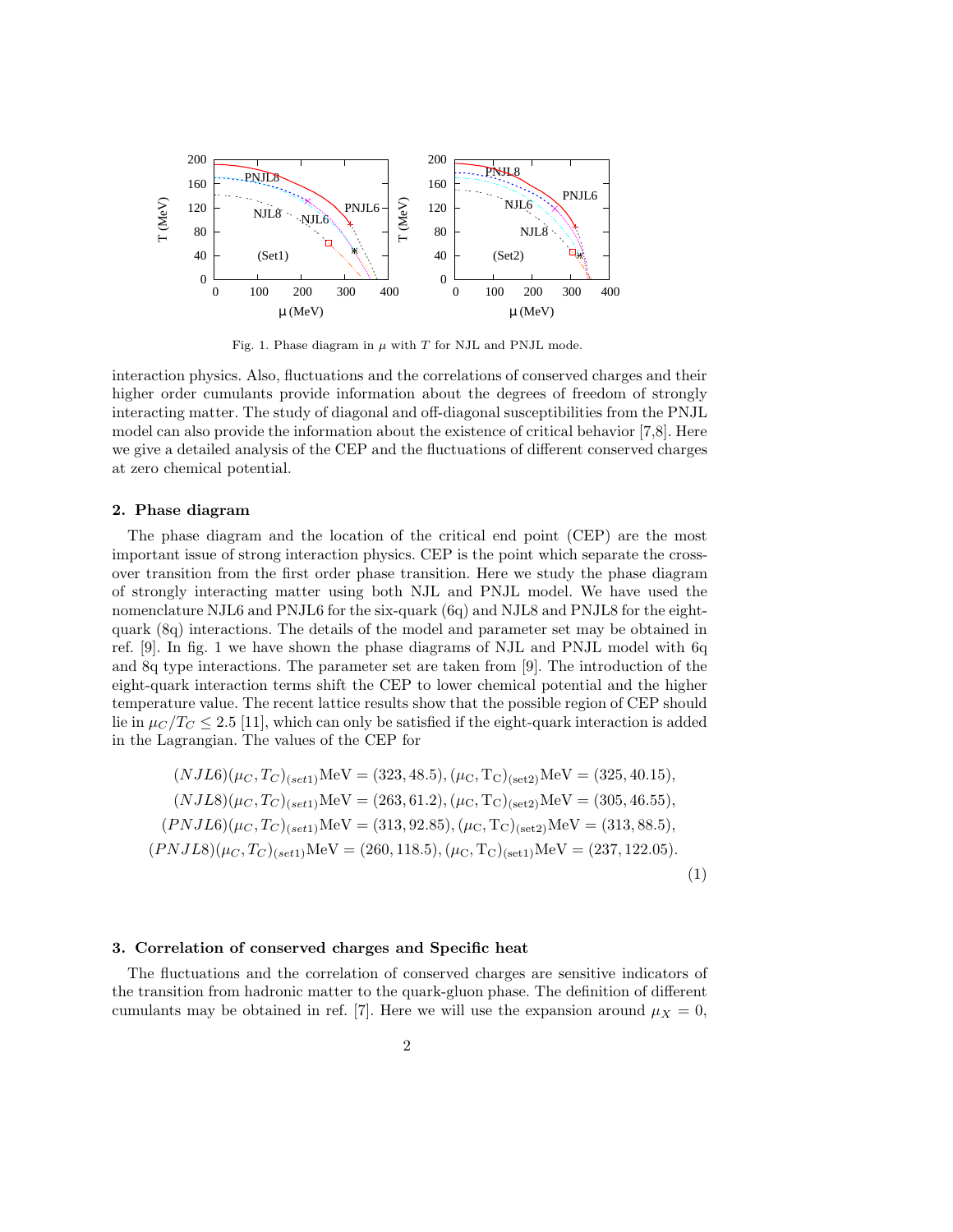

Fig. 2. Variation of  $c_2$ ,  $c_4$  and Kurtosis with  $T/T_C$ , for  $\mu_X = \mu_q$ ,  $\mu_S$  for 6q and 8q case. The lattice data taken from Ref. [12].



Fig. 3. Variation of m1, m2 and m3 with  $T/T_C$ , for 6q and 8q case. The lattice data taken from Ref. [13].  $C_V/T^3$ ,  $v_s^2$  and  $p/\epsilon$  as a function of  $T/T_C$  are also shown. The lattice data is given by [14,15].

where the odd terms vanish due to CP symmetry. In figure (2) we show the variation of  $c_2$ ,  $c_4$  with  $T/T_C$  for  $\mu_q$  for both models and lattice data. It can be seen that QNS  $(c_2^q)$ shows an order parameter like behavior. The high temperature value reaches almost  $99\%$ of the ideal gas value. The fourth order derivative  $c_4^q$  shows a peak near the transition temperature  $T_C$ . The  $c_4^S$  has a similar behavior as the  $c_4^q$ . However the peak appears at much higher T than  $T_C$  and coincide with the temperature at which  $d\sigma_s/dT$  of heavy strange quark shows a maximum. The charge susceptibilities show similar behavior as quark number susceptibility [7]. We have plotted the kurtosis *i.e.* the ratio of  $c_4^X/c_2^X$ for both type of potential (where  $X = q, Q$  or S) and compared with the lattice data. The plot for  $c_4^q/c_2^q$  for 8q interaction shows more fluctuation near  $T_C$  than 6q interaction. For the strangeness fluctuation, first peak occurs at chiral transition for light flavors